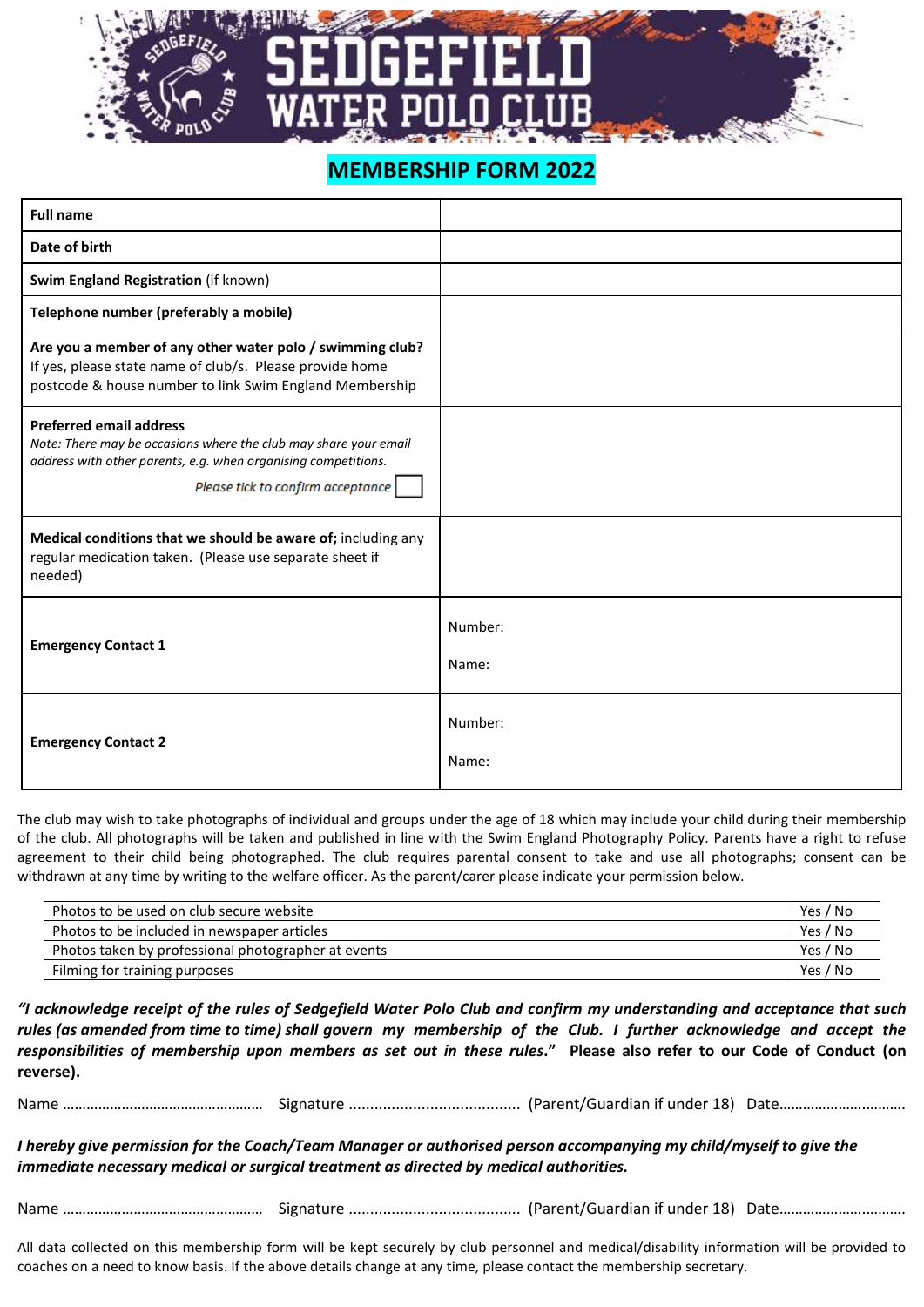### **Member Code of Conduct**

### **General behaviour**

- 1. Treat all members of and persons associated with Swim England with due dignity and respect.
- 2. Treat everyone equally and never discriminate against another person associated with Swim England on any grounds including that of age, sexual orientation, religion, ethnic origin, disability, race or nationality.
- 3. The use of inappropriate or abusive language, bullying, harassment, or physical violence will not be tolerated and could result in action being taken through the club disciplinary or child welfare policy.
- 4. Display a high standard of behaviour at all times. Always report any poor behaviour by others to an appropriate club officer.
- 5. Recognise and celebrate the good performance and success of fellow club and team members.

### **Training**

- 1. Treat your coach/es and fellow participants with respect.
- 2. Make your head coach aware if you have difficulties in attending training sessions.
- 3. Arrive in good time on poolside before the training session starts to complete poolside warm up as directed by your coach/es.
- 4. If you arrive late, report to a coach before entering the pool.
- 5. Ensure you have all your equipment with you, i.e. hats, goggles etc.
- 6. If you need to leave the pool for any reason during training, inform a coach before doing so.
- 7. Listen to what your coach is telling you at all times and obey instructions given.
- 8. Do not stop and stand in the lane, or obstruct others from completing their training.
- 9. Do not pull on the lane ropes as this may injure others.
- 10. Do not skip lengths or sets you are only cheating yourself.
- 11. Think about what you are doing during training and if you have any problems discuss them with a coach at an appropriate time.
- 12. If you have any problems with the behaviour of fellow club members, report them at the time to an appropriate adult.

### **Competition**

- 1. At competitions/tournaments always behave in a manner that shows respect to both your club coach, officers and team mates and the members of all competing clubs.
- 2. You will be required to attend events that the Head Coach has entered / selected you for unless previously agreed otherwise with the relevant club official and coach.
- 3. You must wear appropriate swimwear, T shirts, footwear and hats as laid down by the club.
- 4. Report to your club coach and / or Team Manager on arrival on poolside.
- 5. Warm-up before the event as directed by the coach in charge on that day.
- 6. Be 'Part of the Team'. Stay with the Team on poolside. If you have to leave poolside for any reason inform and in some cases, get the consent of the Team Manager / coach before doing so.
- 7. Support your team mates. Everyone likes to be supported and they will be supporting you.
- 8. Never leave an event until it is complete or you have the explicit agreement of the club coach or Team Manager.

### **Parents are expected to:**

- 1. Complete a membership form each year as requested by the Club and detail any health conditions / concerns relevant to your child on the form. Any changes in the state of your child's health should be reported to the coach prior to attending sessions.
- 2. Ensure that the Club has up to date contact details for you and any alternative person, and that you have notifications turned on within the Heja app.
- 3. Ensure your child is punctual when arriving at training and ensure that there is someone to collect him/her at the end of the session. Please inform a member of the committee or coaching staff if there is an unavoidable problem; the easiest and quickest way to do this is via the 'Coach Chat' functionality within Heja.
- 4. Ensure your child is properly and adequately attired for training sessions including all required equipment, i.e. hats, goggles etc.
- 5. Inform the Coach before a session if your child is to be collected early from a coaching session and if so by whom.
- 6. Encourage your child to obey rules and teach them that they can only do their best.
- 7. Behave responsibly as a spectator at training and tournaments; ensuring you treat swimmers, coaches, committee members and parents of yours and other clubs with due respect meeting the Swim England commitment to equality.
- 8. Ensure you do not use inappropriate language within the club environment.
- 9. Show appreciation and support your child and all the team members.
- 10. Ensure your child's needs are met in terms of nutritional needs and listen to any advice given from the club coaches.
- 11. Support the club coach and committee appropriately and raise any concerns you have in an appropriate manner. Details of the club Welfare Officer can be found on the club website.
- 12. Do not enter poolside unless requested to do so or in an emergency. If you wish to have a discussion with the coach, please contact the club secretary and this will be arranged.
- 13. Most of all help your child enjoy the sport and achieve to the best of their ability.

### **The club will undertake to:**

- 1. Inform you at once if your child is ill and ensure their wellbeing until you are able to collect him / her. Please ensure you have notifications turned on within Heja as the quickest way for the coaching team to contact you is via direct message within the app. 2. Ensure good child safeguarding guidelines are followed at all times to keep your child safe.
- 3. Ensure all activities are properly supervised / taught / coached.

#### **The parent has a right to:**

- 1.Make a complaint to the Club if they feel the club or a member of the club is not acting appropriate to Swim England / club rules and regulations. Details of how to do this can be obtained from the Club Welfare Officer.
- 2. Make a complaint on behalf of their child to the Swim England Office of Judicial Administration.